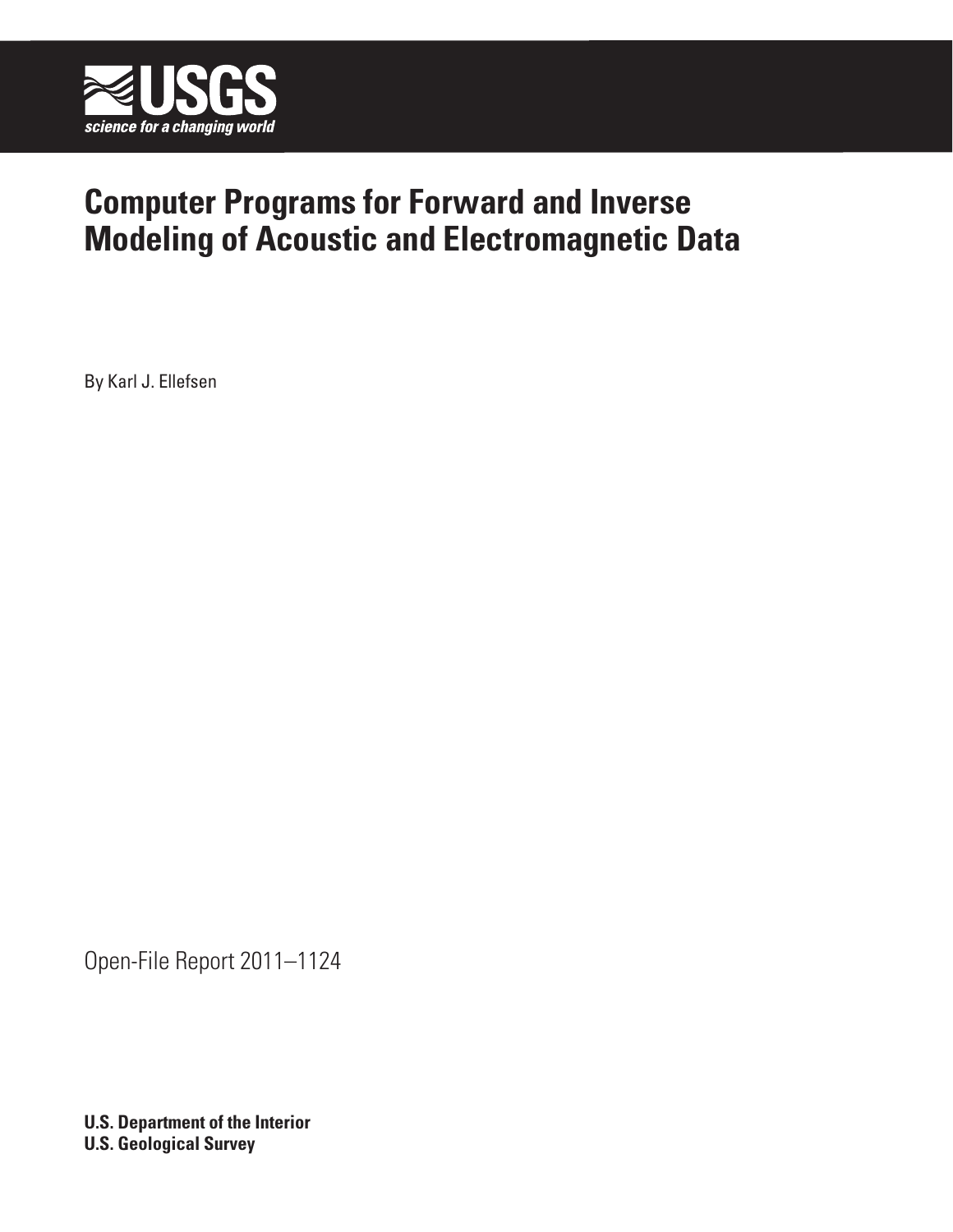#### **U.S. Department of the Interior**

KEN SALAZAR, Secretary

#### **U.S. Geological Survey**

Marcia K. McNutt, Director

U.S. Geological Survey, Reston, Virginia 2011

For product and ordering information: World Wide We[b: http://www.usgs.gov/pubprod](http://www.usgs.gov/pubprod) Telephone: 1-888-ASK-USGS

For more information on the USGS—the Federal source for science about the Earth, its natural and living resources, natural hazards, and the environment: World Wide Web[: http://www.usgs.gov](http://www.usgs.gov) Telephone: 1-888-ASK-USGS

Although this information product, for the most part, is in the public domain, it also contains copyrighted material as noted in the text. Permission to reproduce copyrighted items for other than personal use must be secured from the copyright owner.

Although this program has been used by the USGS, no warranty, expressed or implied, is made by the USGS or the United States Government as to the accuracy and functioning of the program and related program material nor shall the fact of distribution constitute any such warranty, and no responsibility is assumed by the USGS in connection therewith.

Although these data have been processed successfully on a computer system at the U.S. Geological Survey, no warranty expressed or implied is made regarding the display or utility of the data on any other system, or for general or scientific purposes, nor shall the act of distribution constitute any such warranty. The U.S. Geological Survey shall not be held liable for improper or incorrect use of the data described and/or contained herein.

Any use of trade, product, or firm names is for descriptive purposes only and does not imply endorsement by the U.S. Government.

Suggested citation:

Ellefsen, K.J., 2011, Computer programs for forward and inverse modeling of acoustic and electromagnetic data: U.S. Geological Survey Open-File Report 2011–1124, 11 p. [\[Available at http://pubs.usgs.gov/of/2011/1124/\].](http://pubs.usgs.gov/of/2011/1124)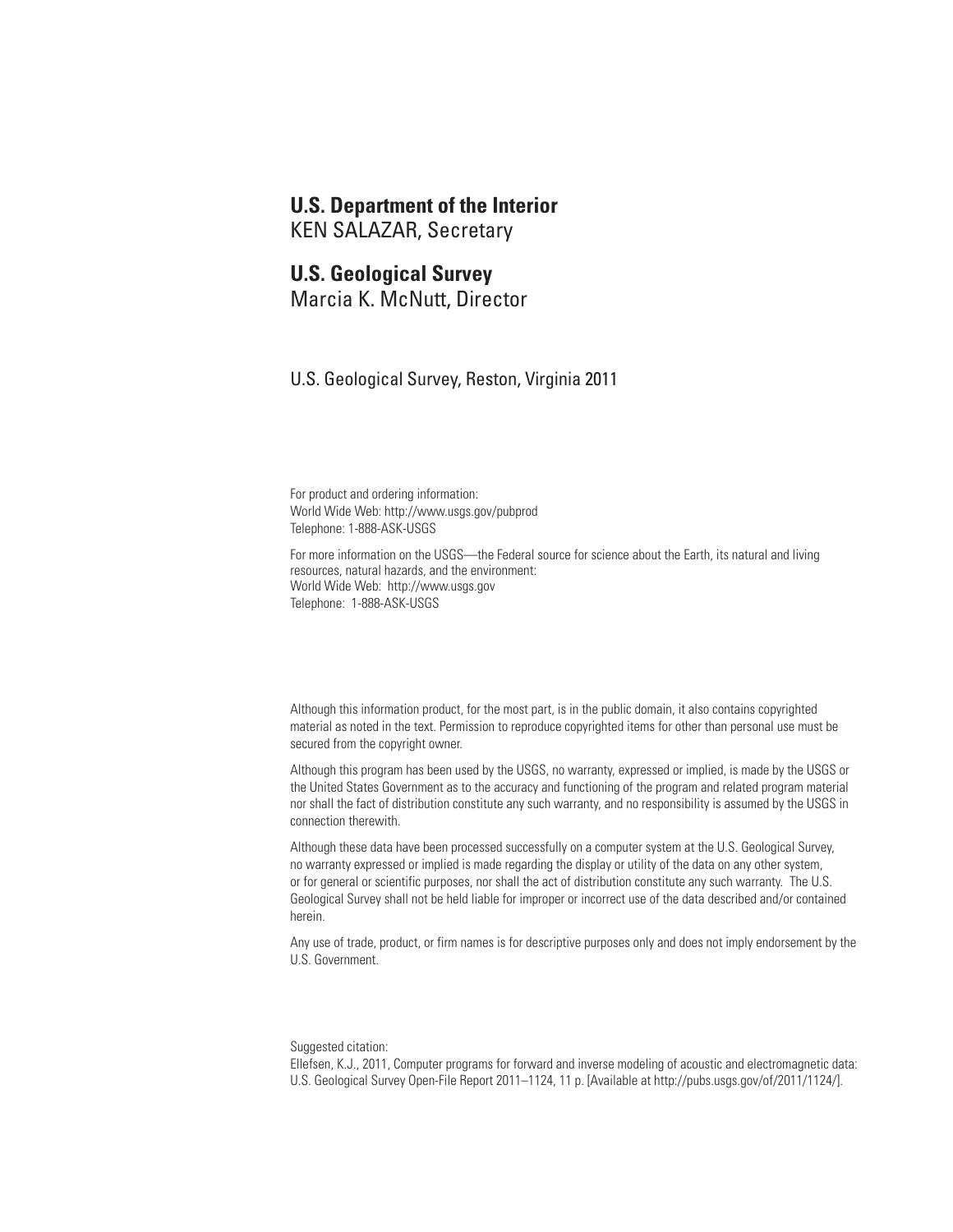# **Contents**

# **Figures**

| 3. Sequence diagram showing how various quantities related to wave propagagtion are |  |
|-------------------------------------------------------------------------------------|--|
|                                                                                     |  |
| 4. Sequence diagram showing how the step length is calculated during an inversion.  |  |
| 5. Sequence diagram showing how a model update is calculated with a line search     |  |
|                                                                                     |  |
|                                                                                     |  |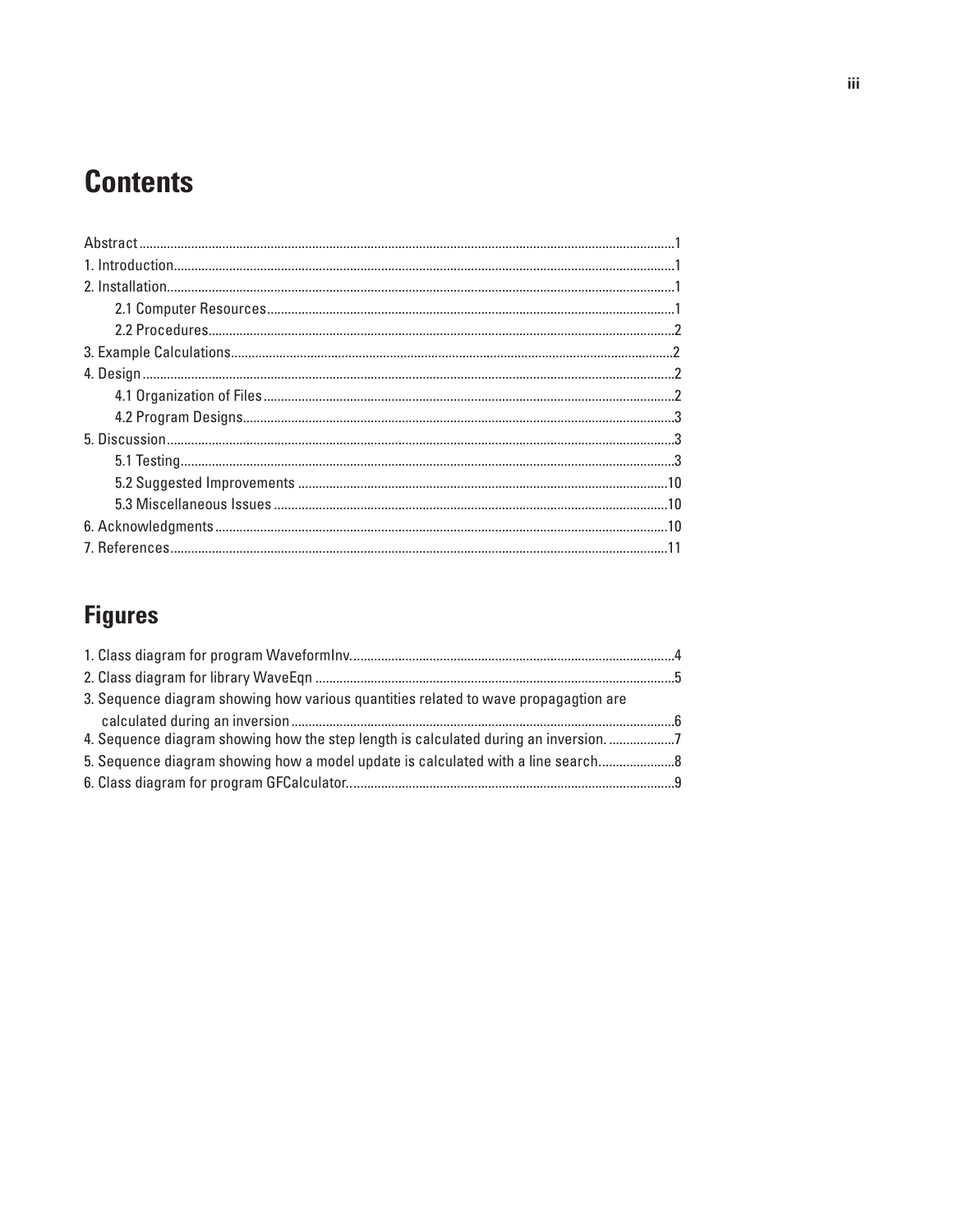# **Computer Programs for Forward and Inverse Modeling of Acoustic and Electromagnetic Data**

By Karl J. Ellefsen

## **Abstract**

A suite of computer programs was developed by U.S. Geological Survey personnel for forward and inverse modeling of acoustic and electromagnetic data. This report describes the computer resources that are needed to execute the programs, the installation of the programs, the program designs, some tests of their accuracy, and some suggested improvements.

## **1. Introduction**

A suite of computer programs was developed by U.S. Geological Survey (USGS) personnel for forward and inverse modeling of acoustic and electromagnetic data. "Acoustic data" refer to waves that can be simulated with the acoustic wave equation. "Electromagnetic data" refer to waves that can be simulated with Maxwell's equations. The source is either an infinitesimal electric dipole or an infinitesimal magnetic dipole. For both types of data, the forward modeling comprises calculation of Green's functions, traces, traveltimes for the first-arriving wave, and amplitudes for the first arriving wave. For acoustic data and electromagnetic data generated with just an electric dipole, the inverse modeling comprises phase inversion and amplitude inversion.

This suite of programs performs only the numerical calculations for forward and inverse modeling. That is, the suite cannot be used for other essential procedures in forward and inverse modeling such as setting up models, plotting traces, plotting residuals, and so on.

The mathematical theory related to forward and inverse modeling of acoustic data is described in Ellefsen (2009). The mathematical theory related to forward and inverse modeling of electromagnetic data is described in Ellefsen and others (2007), Ellefsen and others (2009), and Ellefsen and others (2010 and 2011). Consequently, these theories are not repeated here. Instead, this report describes the computer resources that are needed to execute the programs, the installation of the

programs, the program designs, some tests of their accuracy, and some suggested improvements.

The use of the programs is demonstrated with four examples that accompany this report. These four examples provide extensive, but not exhaustive, documentation of the input and output files. If more information about the input and output parameters is required, the code must be read. To this end, the reader must have some understanding of the C++ programming language.

# **2. Installation**

#### **2.1 Computer Resources**

The programs, especially the program used for inversion, require a lot of computer memory (that is RAM, Random Access Memory). The amount depends upon the size of the model, the number of sources, and the number of receivers. Therefore, an exact minimum requirement cannot be specified. Nonetheless, for the four examples accompanying this report, approximately 4.5 gigabytes of memory is needed, beyond the memory that is needed for the operating system.

The programs used for calculation of Green's functions and for inversion include a software module that solves a large system of linear equations (Ellefsen and others, 2009). This solution is calculated with software from the Intel Math Kernel Library (*<http://www.intel.com/software/products/mkl>*), which requires multiple computer processors to speed the calculations. Thus, the minimum number of processors is two. The optimal number of processors is difficult to specify because some limited tests suggest that it depends on the sparsity of the matrix in the system of linear equations.

The programs were compiled and executed within the Microsoft Windows 7 operating system that uses 64 bits. The 64-bit system is required because only it is capable of accessing large amounts of computer memory.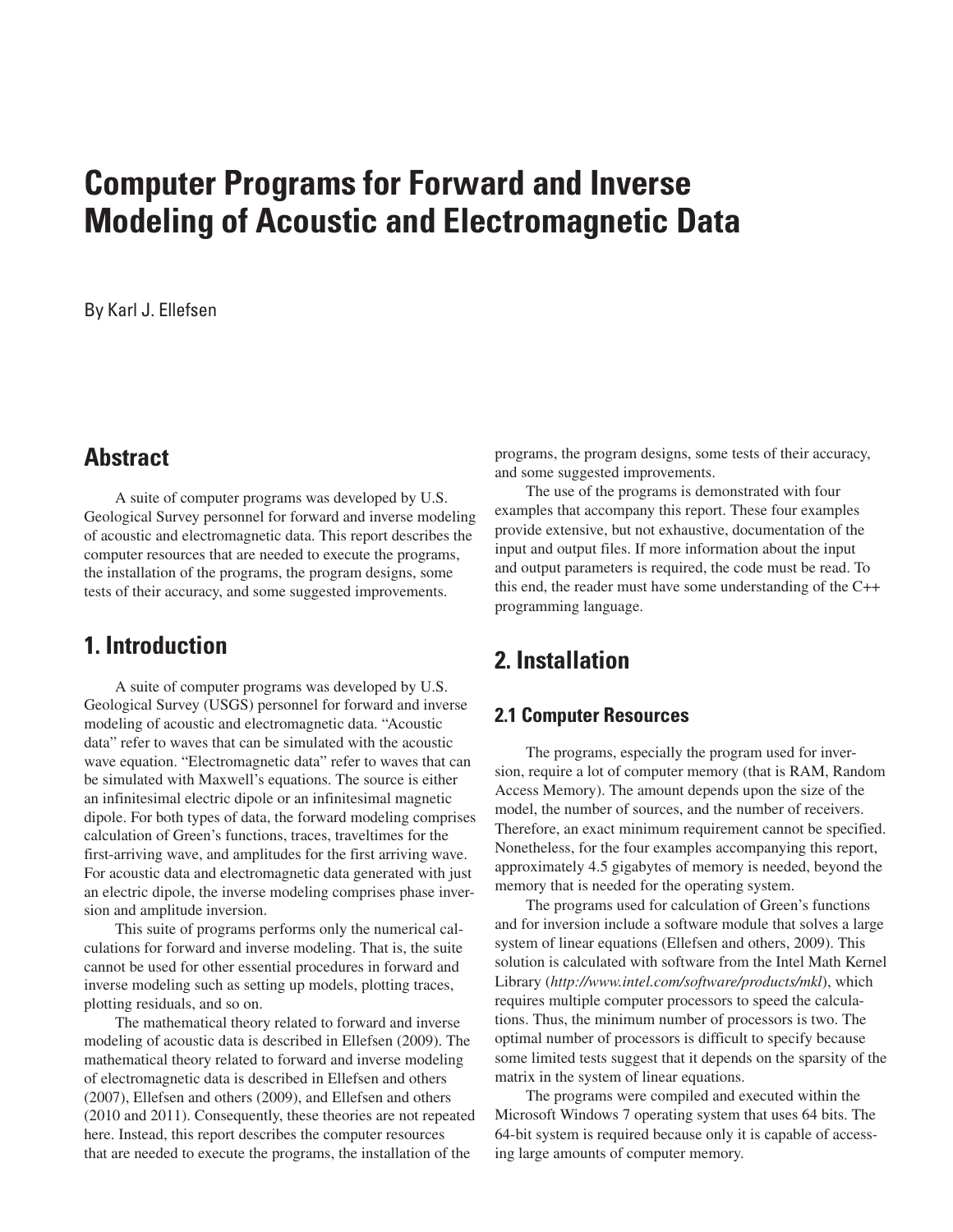#### **2.2 Procedures**

Copy directories "Examples," "WaveformInv," "UtilityPrograms," and "Libraries" into a suitable location on your computer. The executable files are located in directories "WaveformInv\x64\Release" and "UtilityPrograms\x64\ Release."

If you want to improve or maintain the programs, then you will have to compile and link the computer code. In this case, there are several additional installation steps that must be performed. The programs use a nonstandard C++ container that is called "ptr\_vector." This particular container is from the Boost library (version 1.46.1 or later), which can be downloaded from the Boost web site *<http://www.boost.org/>*. Container ptr\_vector as well as most of the Boost library are header files. If you want to use only this particular container, then there is no need to compile the non-header parts of the library.

The programs use components of Intel's Math Kernel Library to solve a large, sparse system of linear equations and to compute Fourier transforms. Thus, the easiest way to compile and link the programs is to use this library (version 10.3 or later) If you do not want to use this library, then consider using the Pardiso solver (for the system of linear [equations\), which is available from the web site](http://www.pardiso-project.org/) *http://www. pardiso-project.org/*. In this case, you will probably have to edit the C++ classes that serve as interfaces. These classes are located in "Libraries\SparseLinearSystem." In addition, you will have to provide code to compute fast Fourier transforms and edit the C++ classes that serve as interfaces. These classes are located in "Libraries\MyUtilities."

The programs were developed with Microsoft Visual Studio 2008 (MVS), and the directories "WaveformInv," "UtilityPrograms," and "Libraries" are organized as Visual Studio solutions. Consequently, the easiest way to compile and link the programs is to use MVS.

### **3. Example Calculations**

Within directory "Examples" are four sub-directories: Subdirectory "CalcRadarTraces" demonstrates forward modeling of crosswell radar data. Subdirectory "PhaseInvRadarTraces" demonstrates phase inversion of crosswell radar traces. Subdirectory "AmplitudeInvRadarTraces" demonstrates amplitude inversion of crosswell radar traces. Subdirectory "PhaseInvRefractionTimes" demonstrates phase inversion of seismic refraction traveltimes.

In directory "Examples" is a file called "ReadMe.txt," which provides information that is common to all examples. In each subdirectory is a file that is also called "ReadMe.txt," which provides information that is unique to that example.

## **4. Design**

#### **4.1 Organization of Files**

The files with source code are located in the following directories: "UtilityPrograms," "WaveformInv3," and "Libraries." You can explore the files in these directories using a program such as "Windows Explorer." However, it is recommended that you use MVS because you can view the organization of the files (that is, the classes), the classes themselves, the properties of the classes, and so on. For the remainder of this section, it is assumed that you are using MVS.

The MVS solution "WaveformInv3\WaveformInv.sln." includes seven projects: (1) Project "DataVolume" is a library that comprises the classes that store and manipulate the data, which include traces, traveltimes, amplitudes, and so on. (2) Project "LinearizedSoln" is a library that comprises the classes that are needed to calculate a single iteration of an inversion. (3) Project "Misc" is a library that comprises the various miscellaneous classes that are needed for different programs. (4) Project "Model" is a library that comprises the classes that store and manipulate the model. (5) Project "WaveEqn" is a library that comprises the classes that simulate wave propagation and also calculates various wave-related quantities. (6) Project "GFCalculator" is a program that calculates Green's functions, and (7) project "WaveformInv" is a program that performs phase and amplitude inversion.

The MVS solution "UtilityPrograms\UtilityPgms.sln" includes four projects: (1) Project "GreensFunctionsWriter" is a program that converts the binary file produced by program GFCalculator into a text file. (2) Project "ReferenceValues-Reset" is a program that changes the values for the reference model. This capability is occasionally helpful when performing a series of inversions. (3) Project "TACalculator" is a program that computes traveltimes and amplitudes of the first-arriving wave using the Green's functions calculated by program GFCalculator. (4) Project "TraceMaker" is a program that computes traces using the Green's functions calculated by program GFCalculator.

The MVS solution "Libraries\Libraries.sln" includes four projects: (1) Project "LamchForSuperLu" is a library that includes code for project SuperLu. (This code must be separated from that for SuperLu because it is compiled differently). (2) Project "MyUtilities"is a library that includes a wide variety of classes and functions that are needed by other programs. (3) Project "SparseLinearSystem" is a library whose classes serve as interfaces to other libraries that solve the large, sparse system of linear equations. (4) Project "SuperLu" is a library that comprises the public-domain software package "SuperLu," which is used to solve a large, sparse system of linear equations (see *<http://crd.lbl.gov/~xiaoye/SuperLU/>*). It is not used anymore because the solver in the Intel Math Kernel Library is much faster.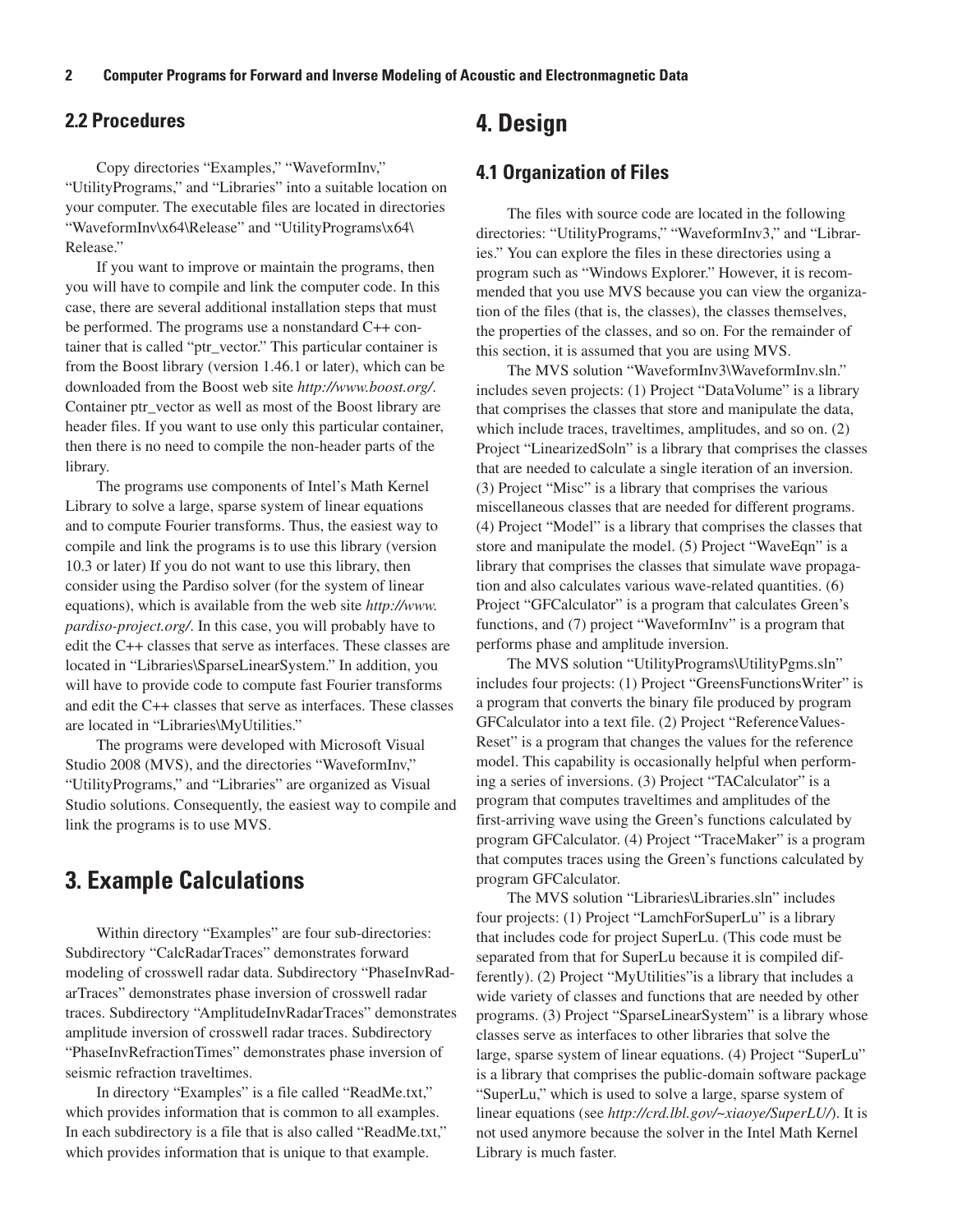#### **4.2 Program Designs**

Program designs are shown graphically, using the unified modeling language, which is summarized in Fowler (2004). Likewise, object oriented programming is explained in many modern textbooks such as Stroustrup (1997). Consequently, neither the unified modeling language nor object oriented programming are described in this report.

All programs are executed from the Microsoft Windows console, which is also called the "Command Prompt." There are two reasons for using only the Windows console. First, the goal of the research project was to develop methods for forward and inverse modeling of radar data. The simplest and fastest means of achieving this goal was to use only the Windows console, not a graphical user interface. Second, code using the Windows console can be readily ported to other operating systems (for example, Linux) — no changes are needed in the code. In contrast, code with a graphical user interface probably would be difficult to port.

The class diagram for program WaveformInv is shown in figure 1. Details about each class, such as its methods and variables, can be obtained from the class diagrams available in MSV. Consequently, the details are not in the figures. The code for WaveformInv is very simple — its function is to instantiate class Iterative\_Soln, which repeatedly minimizes the objective function until convergence occurs. A single minimization for the current objective function is performed by class Linearized\_Soln. The appellation "linearized" indicates that the solution is obtained by linearizing the objective function about the current model. Class Linearized\_Soln comprises four classes: (1) Class DataResidualEqn computes that portion of the gradient of the objective function that is due to the data residuals. This class comprises two subsidiary classes. DataVolume stores the data and the functions that perform various computations on the data. WaveEqn stores the functions that perform various computations related to wave propagation. (Class WaveEqn is large and somewhat complicated, so the details of this class are shown in figure 2). (2) Class ModelDeviationEqn computes that portion of the gradient of the objective function that is due to the difference between the current model and the reference model. (3) Class Gradient combines the two portions of the gradient into a single gradient and then processes the gradient to make it suitable for the minimization. (4) Class Model comprises the model itself and the functions that manipulate it (for example, the functions that update the model).

Each class in WaveformInv performs just one set of related calculations in the minimization of the objective function. For example, class gradient performs just those calculations related to the gradient. If necessary, a class calls subsidiary classes to perform subsidiary calculations. For example, class DataResidualEqn calls WaveEqn to compute Green's functions and various wave-related quantities. With this object-oriented design, related calculations are grouped together. Consequently, the likelihood of errors is reduced, and the code is easier to maintain than it would be otherwise.

Figures 3, 4, and 5 are sequence diagrams that show how three different quantities are calculated for program WaveformInv. These three sequence diagrams do not cover all important calculations. Each diagram is annotated to help you understand the steps in the calculations. Figure 4 pertains to one algebraic term that is used to calculate the step length in the conjugate gradient algorithm (Mora, 1987). In this figure, vector **c** is the conjugate direction; scalar ξ scales the conjugate direction; vector **d**(**m**) is the data (either phases or log-amplitudes) for the current model **m**; vector **d**(**m**+ξ**c**) is the corresponding data for the perturbed model **m**+ξ**c**; matrix **D** contains the Frechét derivatives, matrix  $C_d$  is the data covariance matrix, and scalar (1/ξ<sup>2</sup> )(**D**ξ**c**)*<sup>T</sup>* **C***d* -1**D**ξ**c** is the calculated term, where *T* indicates the transpose operation.

The class diagram for program GFCalculator is shown in figure 6. The code for GFCalculator is very simple: its function is to substantiate class GFCalculator\_Impl. Class GFCalculator comprises three subsidiary classes: (1) DataVolume stores the data (namely, the Green's functions) and the functions that perform various computations on the data. (2) WaveEqn comprises the functions that perform various computations related to wave propagation. (3) Class Model stores the model itself. This design uses many of the classes that also are used for WaveformInv. The advantage of reusing code is that it reduces the effort to maintain the code. Furthermore, this reuse exploits the advantages of object-oriented design, which was previously described for program WaveformInv.

The designs of the other programs (namely, Greens-FunctionsWriter, ReferenceValuesReset, TACalculator, and TraceMaker) are very simple, so they are not shown.

All code is written in standard C++, so all compilers that conform to the standard should be able to compile and link the code.

## **5. Discussion**

#### **5.1 Testing**

Initial tests of forward modeling were conducted with homogeneous models for which analytic solutions exist and with layered models for which semi-analytic solutions exist. The analytic or semi-analytic solutions were used to calculate Green's functions, and these functions were compared to Green's functions calculated with program GFCalculator. Two such comparisons for radar data are published in Ellefsen and others (2009). Similar comparisons for acoustic data were performed but not published. In all comparisons, the Green's functions calculated with program GFCalculator were deemed accurate.

One extension of the previous tests involved calculating traces from the Green's functions using program TraceMaker. The traces based on the analytic or semi-analytic solutions were compared to the traces based on the solution from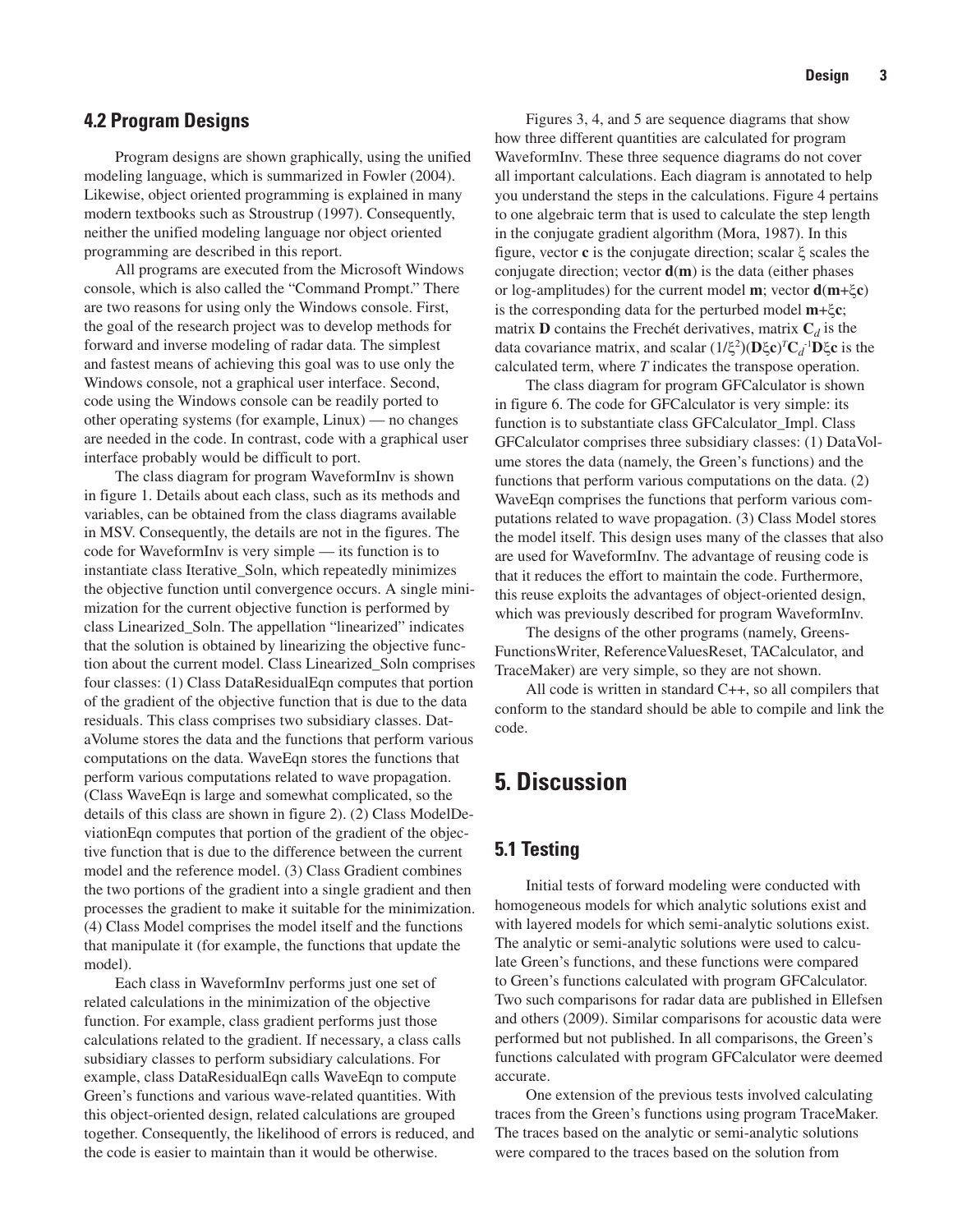



**Figure 1.** Class diagram for program WaveformInv. Minor classes were omitted. See figure 2 for the classes associated with WaveEqn.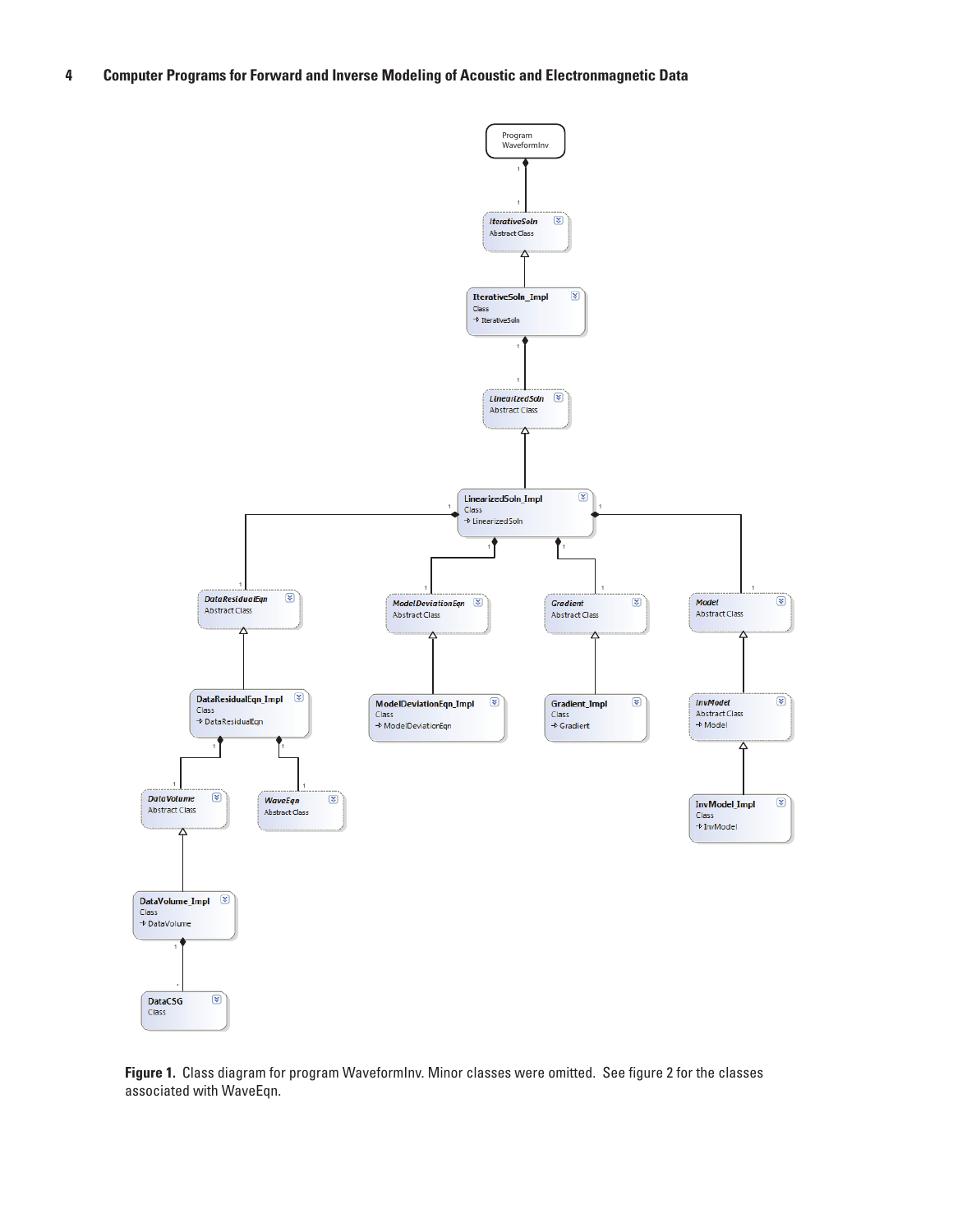

**Figure 2.** Class diagram for library WaveEqn. Minor classes and structures were omitted.

**Discussion**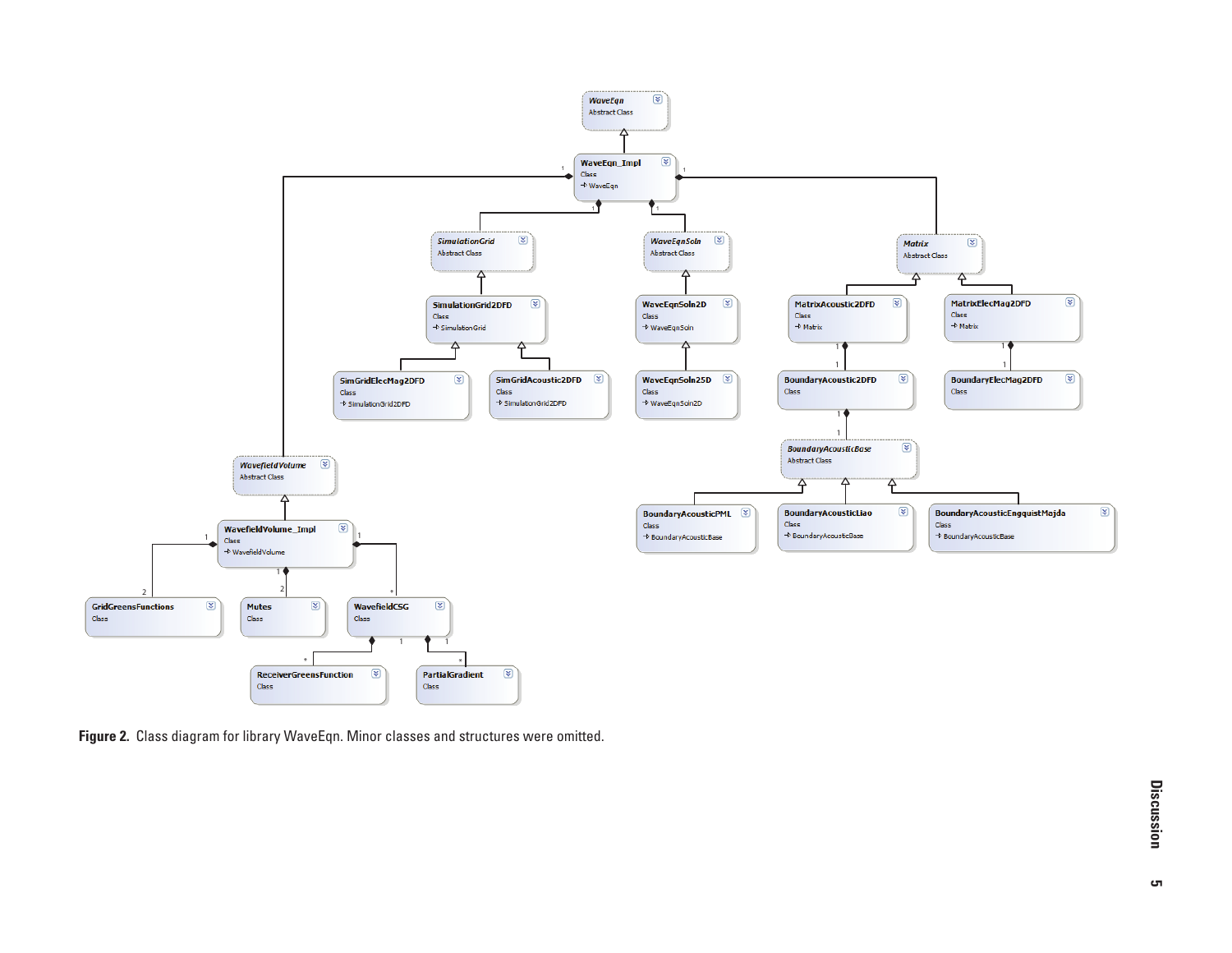

**Figure 3.** Sequence diagram showing how various quantities related to wave propagation are calculated during an inversion.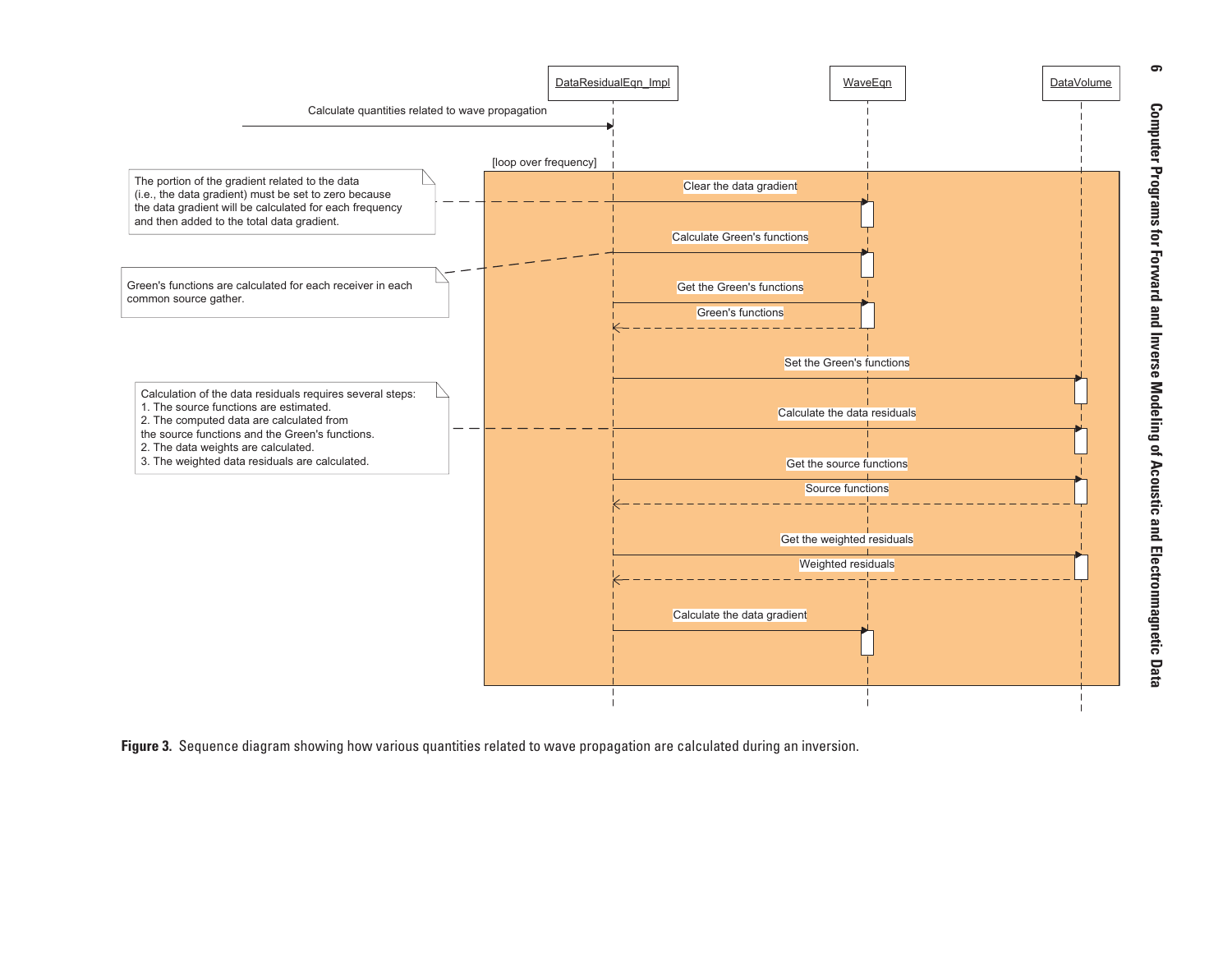

**Figure 4.** Sequence diagram showing how the step length is calculated during an inversion.

**Discussion** 

 $\overline{\phantom{0}}$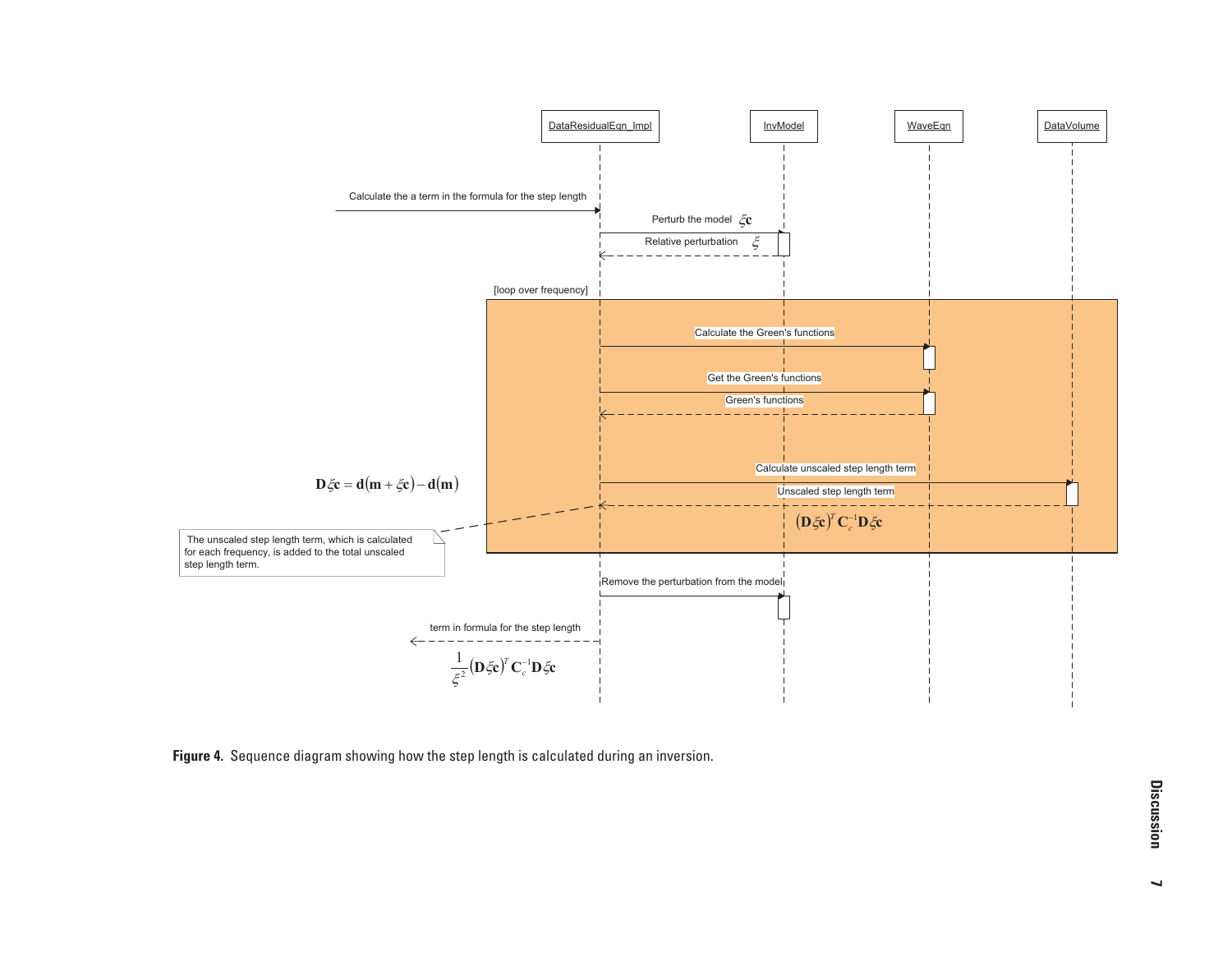

**Figure 5.** Sequence diagram showing how a model update is calculated with a line search.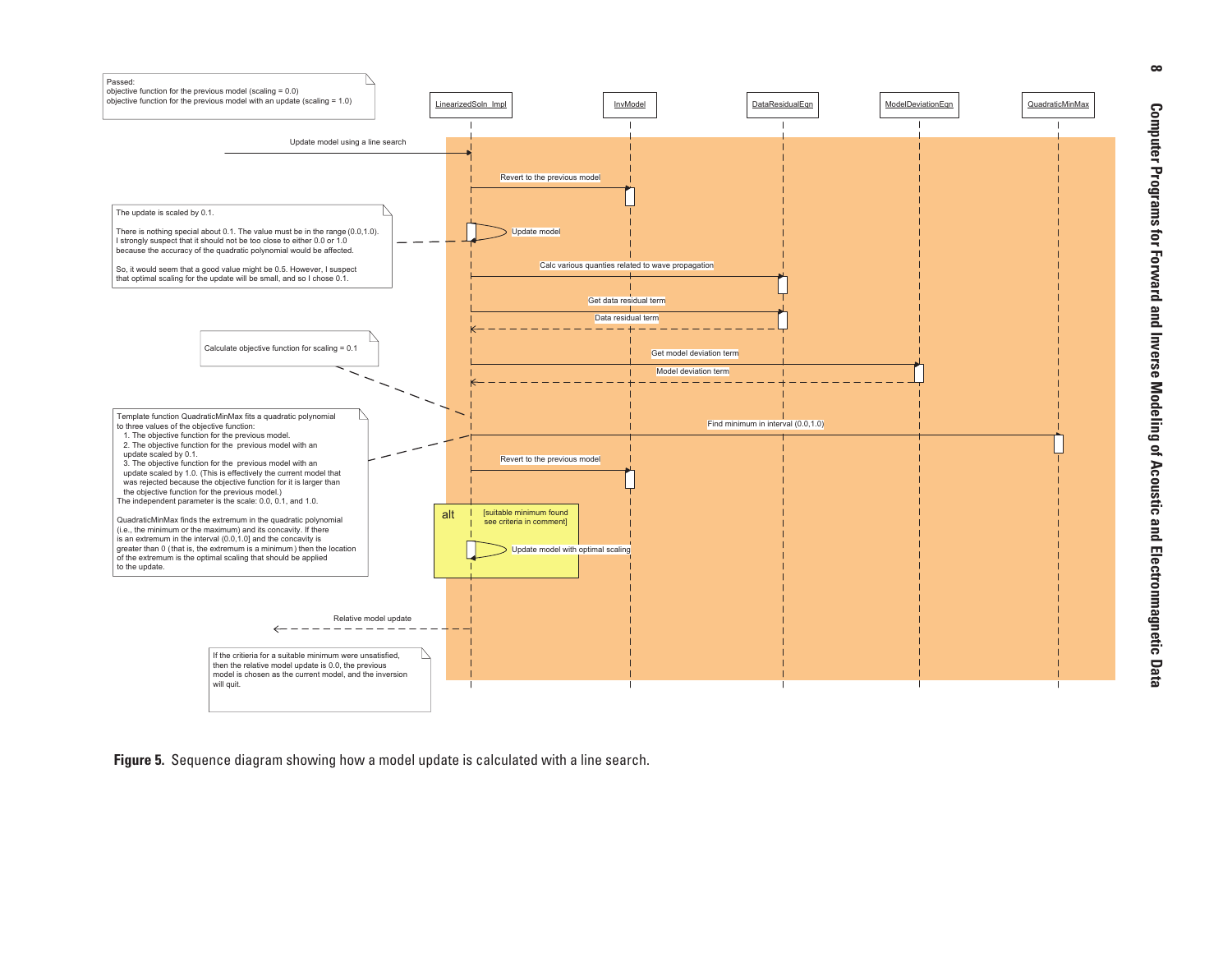

**Figure 6.** Class diagram for program GFCalculator. Minor classes were omitted. See figure 2 for the classes associated with WaveEqn.

GFCalculator. In all comparisons, the GFCalculator traces were deemed accurate. The results of these tests were not published.

Another extension of the previous tests was forward modeling of crosswell radar data, which were collected between two wells that penetrate igneous and metamorphic rock. For this test, the calculated traces were compared to the field traces. The traveltimes were identical, and the trends in the amplitudes were identical. This result suggests that programs GFCalculator and TraceMaker are working properly. Additional details of the test are described in Ellefsen and others (2009), and the files used for the forward modeling are in subdirectory Examples\CalcRadarTraces.

Initial tests of inverse modeling were conducted by calculating traces with programs GFCalculator and TraceMaker for a hypothetical model. Program WaveformInv processed these traces to estimate a model, which was compared to the original hypothetical model. This test evaluated the portion of program WaveformInv that performed the inversion, but not the portion that calculated the Green's functions. (That is, the portion that calculated the Green's function was used for both forward and inverse modeling. Consequently, errors in this portion would not be apparent). Despite this shortcoming, these initial tests showed that most of program WaveformInv worked properly. Furthermore, these tests helped establish the spatial resolution

of the inversions. An example of these initial tests for crosswell radar data is published in Ellefsen and others (2007).

Moderately extensive tests were performed for phase inversion of seismic refraction traveltimes. One set of tests used hypothetical models for which traveltimes were calculated with a finite-difference implementation of the eikonal equation. (That is, the traveltimes were not computed with programs GFCalculator and TACalculator.) The traveltimes were processed with program WaveformInv to estimate a model, which was compared to the correct model. In all cases, the estimated model was close to the correct model, when the spatial resolution of the inversion was accounted for. Additional information about these tests is published in Ellefsen (2009) and Burton and Ellefsen (2011). Another set of tests involved field data. Traveltimes were processed with phase inversion (using program WaveformInv) and with traditional traveltime tomography; both processing methods used the same starting model. The estimated models and the residuals for both processing methods were compared, and the results are published in Ellefsen (2009). For this test, the files used for the phase inversion are in subdirectory Examples\PhaseInvRefractionTimes.

Finally, phase and amplitude inversion were used to process crosswell radar collected in a sand tank. For the phase inversion, the model anomalies corresponded to the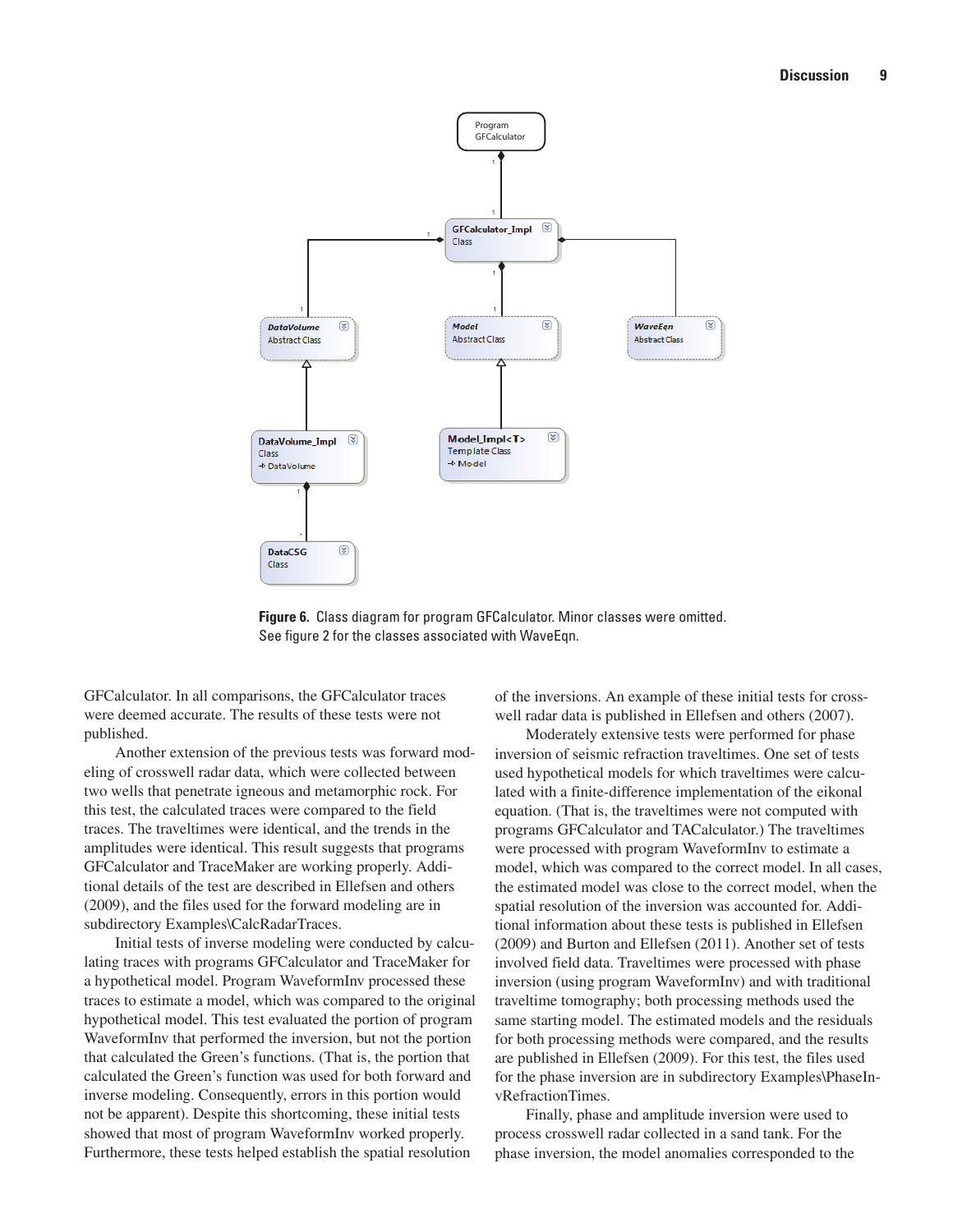#### **10 Computer Programs for Forward and Inverse Modeling of Acoustic and Electronmagnetic Data**

significant heterogeneities within the tank; similar results were obtained for the amplitude inversion. In addition, the dielectric permittivities were calculated from the model estimated with the phase inversion. This range of permittivities was consistent with the value for a small sample that was independently measured in a laboratory (Peters and others, 2010). Additional details are published in Ellefsen and others (2011). The files used for the phase inversion are in subdirectory Examples\PhaseInvRadarTraces, and the files used for the amplitude inversion are in subdirectory Examples\ AmplitudeInvRadarTraces.

All tests were conducted for complete programs. Although such tests are very important, tests of program components like individual classes and libraries are also important but were not performed. Such component tests should be developed because they would find errors and thereby significantly improve the reliability of the code. Procedures for developing component tests are described in McConnell (2004).

### **5.2 Suggested Improvements**

The suite of programs could be improved in several different ways. First, the programs should be extended to make them capable of processing seismic traces. This extension involves developing code to simulate waves with the elastic wave equation. The seismic models must be capable of representing the ground surface, including a surface with variable topography. Second, the programs should be rewritten to make them execute in parallel and thereby decrease the execution time. (This revision applies to all code except that from the Intel Math Kernel Library, which already executes in parallel). Third, program WaveformInv should be revised to reduce the amount of required memory.

Additional improvements are listed in file WaveformInv3\ Improvements.txt.

#### **5.3 Miscellaneous Issues**

Recall that the suite of computer programs is capable of forward modeling of electromagnetic waves generated by an infinitesimal magnetic dipole (see the Introduction , section 1). This type of simulation has not been tested yet. Also, the code for inverse modeling of such data has not been written yet, although it readily could be.

The known bugs are listed in file WaveformInv3\Bugs.txt.

## **6. Acknowledgments**

The U.S. Environmental Protection Agency (USEPA), through its Office of Research and Development, partially funded and collaborated in the research described here under Interagency Agreement DW–14–93964101–1 with the U.S. Geological Survey. Additional funding was provided by the Mineral Resources Program of the U.S. Geological Survey. Philip J. Brown II and Craig W. Moulton of the USGS reviewed this report.